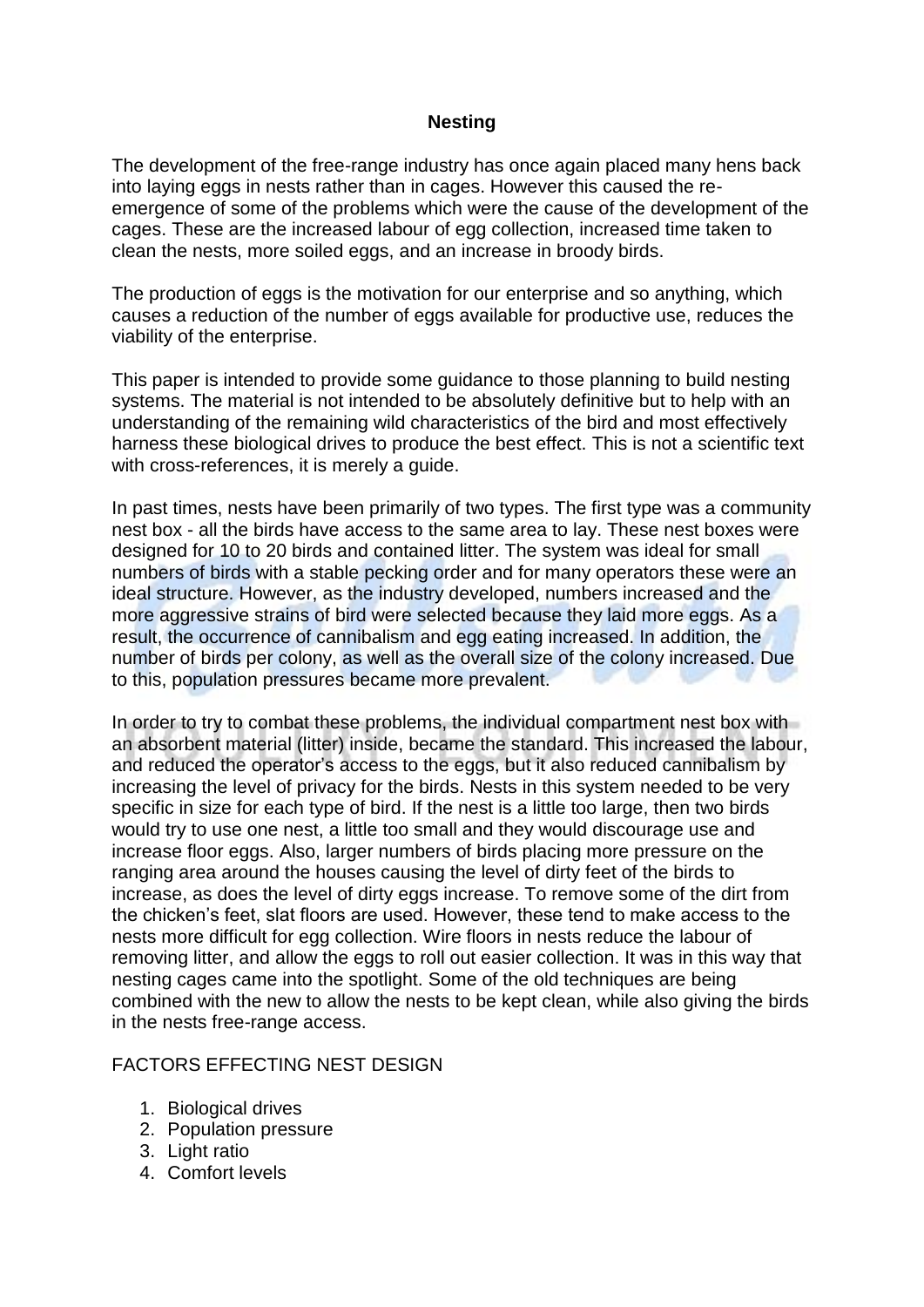To properly design nests, we need to understand the biological pressures which drive the bird to a) use the nest and b) select a particular nest site.

The reasons why the bird uses a nest are two-fold.

Reason one is the desire to lay eggs. Egg production is a combination of correct diet, correct age, and the production of light stimulated hormones that trigger the maturation of the egg follicles, and subsequent development of complete eggs. Good management prior to egg production will regulate body weight, lighting, and nutrient consumption, ensuring the maximum egg yield from this hormone production, and subsequently maximum number of nest visits. Consequently, the design of our nests is vital to maximize the desire to lay in nests, minimizing floor eggs.

Reason two is for brooding the eggs to hatch them. This is the result of another hormone that causes the bird to cease laying and to want to sit in the nest and try to hatch the eggs. This is a factor we try to minimize as much as possible. A bird which ceases to lay and becomes established in the brooding process will cease laying for up to 3 months and will usually become uneconomic in the process. In addition this bird will increase the contamination of the nests, and greatly increase the work involved in keeping the eggs clean or cleaning the eggs. The main variation in the tendency to broodiness is genetic, so selection of non-broody strains is important. However temperature in the nest and total time in the nest appear to be additional factors. Increased nest temperature appears to increase the rate of broodiness, so designing good ventilation is advantageous. In addition, if the bird can spend long periods in the nest, either during the onset of broodiness or overnight, and this appears to have a significant effect on the number of birds which proceed on to full broodiness. Interruption of the time in the nest, both at night and during the day seems to reduce the development of full broodiness and the birds continue laying.

There is no conclusive answer as to why the bird chooses the nesting site. The most compelling drives in selection of a nest site is habit and privacy. The bird will select the most secluded, remote location with the best chance of hiding the eggs from predators. This also seems to best explain the cackling after laying an egg. The bird lays the egg, waits until a time when all seems clear, then leaves the nest in a hurry, emitting a warning call as she runs away, hoping that predators will be looking at where she is going, not where she has been.

Another factor to keep in mind is the community influence that seems strong, particularly at the onset of lay. The bird will tend to lay where another has already laid. This seems to be community wisdom: if another hen has laid an egg there then it must be a good place for another. This is of value to us, in that we can use false eggs to establish the habit of correct use of the nest boxes using the community wisdom. However, as a management factor, the poultry man must ensure eggs placed in undesirable locations do not remain there for very long, removing any unwanted behaviour – the laying of floor eggs, for example. An interesting study of nesting systems showed that some systems actually seemed to have the birds lay more eggs than other systems.

This appears illogical, at first. However it seems that some systems ensure all the laid eggs are retained in the nesting systems, and few are laid as floor eggs. These are subsequently eaten or broken and are not even counted. Consequently, total egg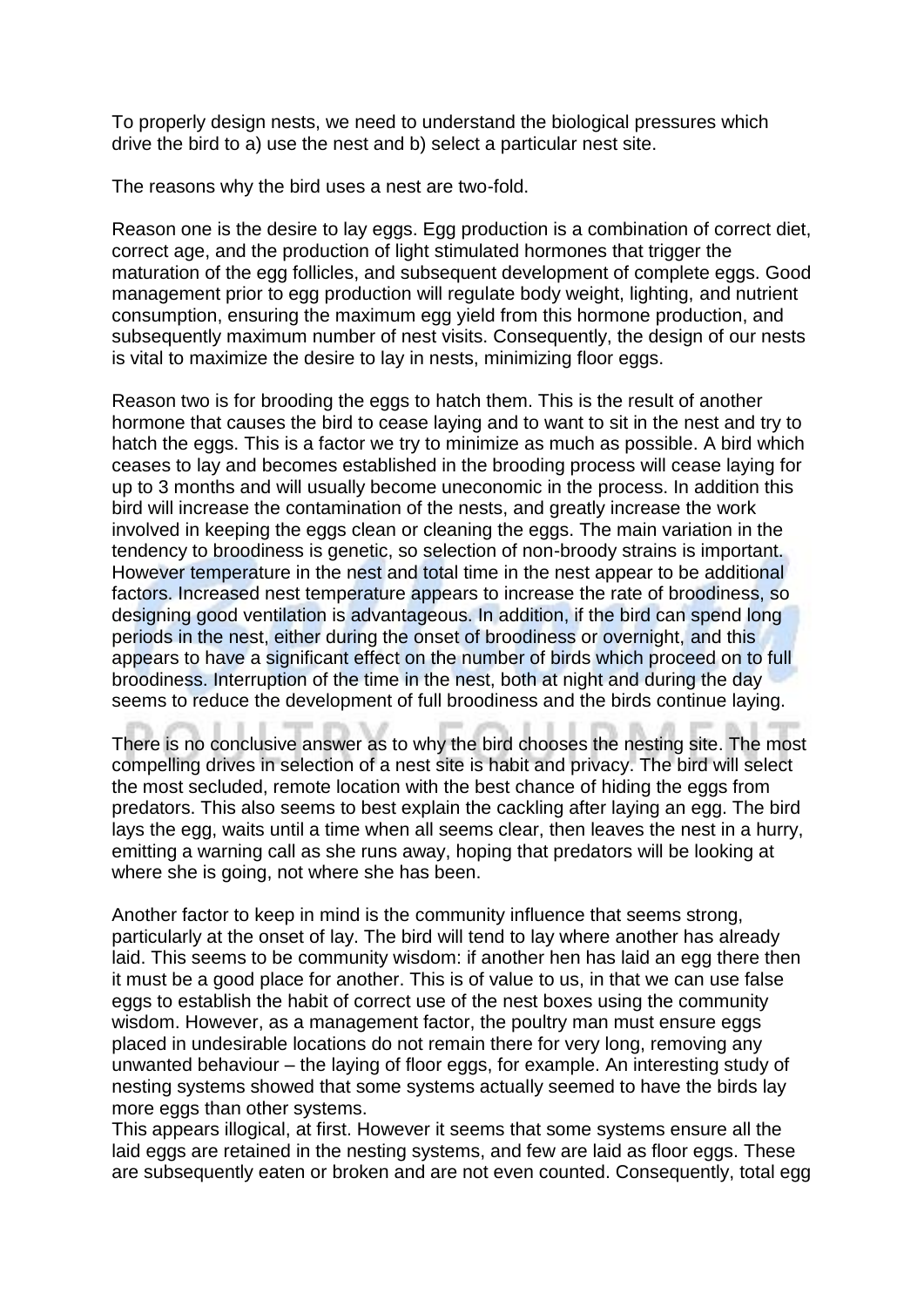count is an important comparative measure, as well as percentage of floor eggs.

The next factor in selection of nests is comparative light levels or ratios. The darker the nest in comparison with the rest of the house, the better the use of the nest. This can be achieved by a variety of different methods. The important factor here is the ratio between the light and the dark, not the absolute dark. For instance, in small houses we have always placed the nests in the front wall below the main wire open area. This meant that when the fowl is standing in the back of the house and facing forward the iris in the bird's eye will contract and, because the bird is looking at the light, the nest appears dark. The bird tends to use the dark spot. However if the nest is in the rear of the house and the light comes over the bird's shoulders as it looks toward the nest, the nest appears lighter and the birds tend to seek out the darker corners for floor eggs. This effect is also noticed with lighting in sheds. The position of the lighting effects the shadows in the house. If the nest entrances are in shadow, their use increases. If the lights are placed wrongly and shine into the nests, or create shadows elsewhere, the use of the shadows for nesting will increase.

How else can we achieve increased difference (ratio) between light and dark? Make the inside of the nests black – although this is often not practical and can be a detriment to the heat aspect, or paint the inside of the house white. In some houses the use of white slats, either plastic or wood, increases the amount of light floor area compared with the darker interior of the nests. Careful attention to the height and position of artificial lights and windows can also provide useful return benefits.

The last consideration seems to be comfort levels. Included with comfort levels are the following features:

- 1. Ability to carry out nesting behaviour. As a part of the pre-egg laying, the birds tend to work the nest site by digging and forming it. Wire floors discourage this activity, and therefore we assume would also discourage nest use compared with litter floors elsewhere. In contrast, litter in a nest allows this behaviour but thus increases the cost of cleaning. [AstroTurf ®](http://eshop.bellsouth.com.au/epages/bellsouth.sf/en_AU/?ObjectPath=/Shops/bellsouth/Categories/Equipment/Nest_Boxes/AVIO) on a wire base provides a springy surface which allows this behaviour, and also has the effect of cleaning the bird's feet. There is also the potential for the floor to be sloped and so allow the eggs to roll out. Moulded plastic nest bases also seem to provide this effect. Mostly, we look for nest material which is cheap, soft, and easy to clean out. We also look for nest boxes to be warm, dry, and draft free. All these features are excellent incentives for use of the nest, however they all have significant detractors, in terms of what we do not want in a nest. Draft free, warm areas are ideal for broodiness, which we want to discourage. Warm litter is an ideal place for parasites to be harboured, and litter costs money to put in and take out. In addition, all the automatic collection litter systems are more expensive.
- 2. Temperature and ventilation. These are important as a certain warm feel, particularly in winter, encourages nest use; overly warm nests encourage broodiness, and over temperature will stress the birds. However excess ventilation will make the nest uncomfortable.
- 3. Space has already been mentioned, but it applies in this section as well. Nests too small prevent the above behaviour, increase the temperature problems and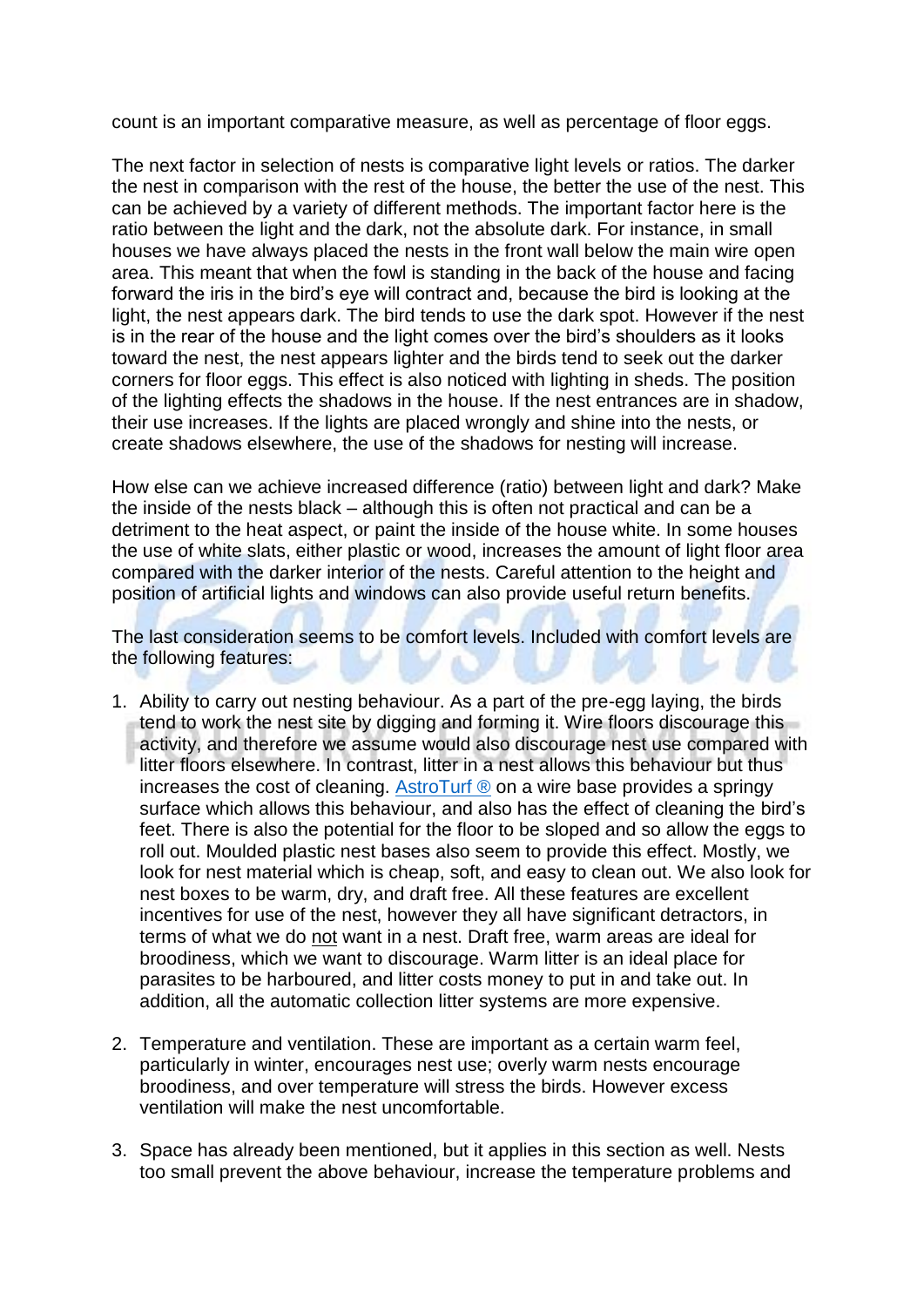make the nest cramped and thus, less attractive. In colony systems with a large number of hens per nest, overcrowding increases the cannibalism pressure once again.

Please note these are not absolutes, but increase or decrease the pressure for the bird to act a certain way. As poultry managers select the maximum number of "natural" pressures to achieve our aims.

So to summarize, here is a list of the desirable characteristics to have and the features to avoid.

Ideally the nest will have:

- Minimise cost and labour for collection of eggs
- Ensure the eggs remain manure free
- Discourage broodiness
- Minimise parasites
- Minimise cannibalism
- Maximise use by the birds.
- Encourage use, minimising floor eggs and losses
- Use no supplies such as litter and
- Cost a minimum, if anything, to make.

#### Avoid nests that:

 Are expensive to construct and maintain (must be balanced against labour savings and egg yield)

- Result in dirty eggs
- Encourage broodiness
- Encourage parasites and
- Discourage use.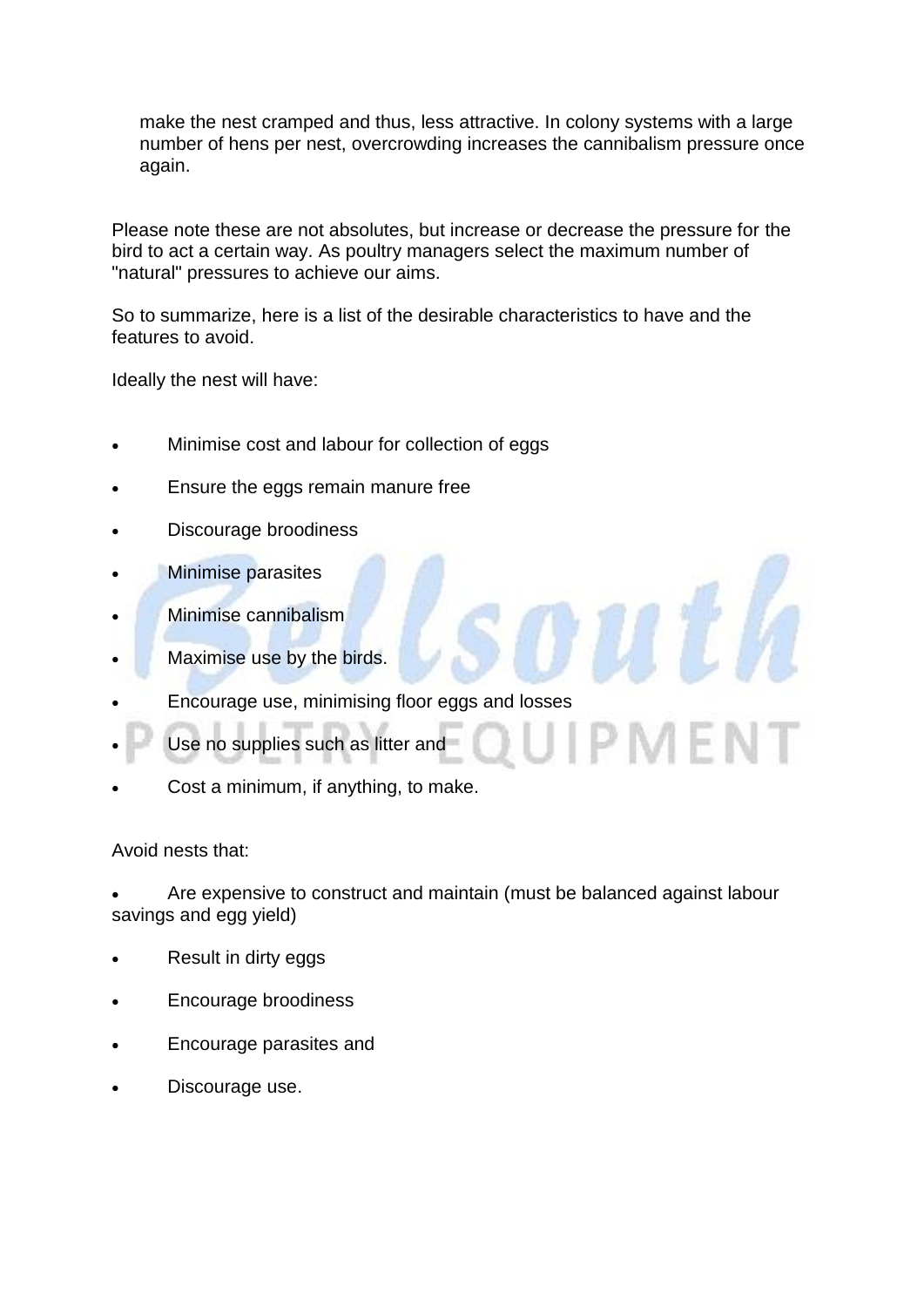Here are some design comparisons. This will allow evaluation of potential designs compared with the needs of the particular production situation. I must stress this is a very biased view, based on what I have seen, heard and read about the systems in operation. As I have not seen all the systems in action around the country, and I don't know everything, I am sure I will miss some good systems. Please use this information to promote discussion, thought, and experimentation, rather than as the final word on this topic.

### 1. Basic nest

This describes a nest box which is literally a box. Fruit boxes, detergent drums cut in half, waxed cardboard boxes, and similar structures are the simplest nests. They usually are on the floor or a very simple stand. They are adequate for small numbers of birds but have severe limitations when considering the design features previously discussed. In general, basic nests will be litter nests requiring regular cleaning, will not be specific sizes for the birds, will lack the privacy, and not have effective light ratios, so will tend to be systems where there are more floor eggs. Whole black detergent drums with one open end tend to overcome some of the light and privacy issues but tend to be too large for single birds and encourage two birds in a nest with egg breakage issues to follow. Broodiness is addressed by the egg collector who should notice by the actions of the birds if broodiness is commencing. Manual removal of the bird from the nest, or the bird from the house can then occur.

# 2. Basic nest with stands

These help move the nest to a more convenient height for egg collection and so reduce the labour of collection, but increase the price of construction. At the time that nests stands starts to become necessary to reduce the labour costs and difficulties, the availability of large quantities of recyclable material for construction become limiting. Waxed cardboard nests are low cost and can resolve some of these questions, but with an increase of cost, and relatively short life.

Some difficulty occurs is restricting night access to these nests as birds sleeping in the nests, particularly prior to broodiness, increases the level of manure in the nest and in turn, the level of soiled eggs.

# 3. Colony nests

Colony nests are low cost, as many of the sub-dividers for individual compartments are not needed. If the population is quite stable, and of a non- cannibalistic breeds, these can be quite successful. Also the larger size allows the nest to be made so the light ratio can be addressed. The darkness of the nest sometimes also helps the cannibalism issue. However, a large number of eggs in a group allows a greater incidence of soiled eggs, and the greater probability of egg damage, egg eating and so eggs lost to the system. These colonies need more frequent egg collection. Acceptance of use seems also to be good with dark colony nests, perhaps the community effect also helping. Attention needs to be paid to removal of all birds at night.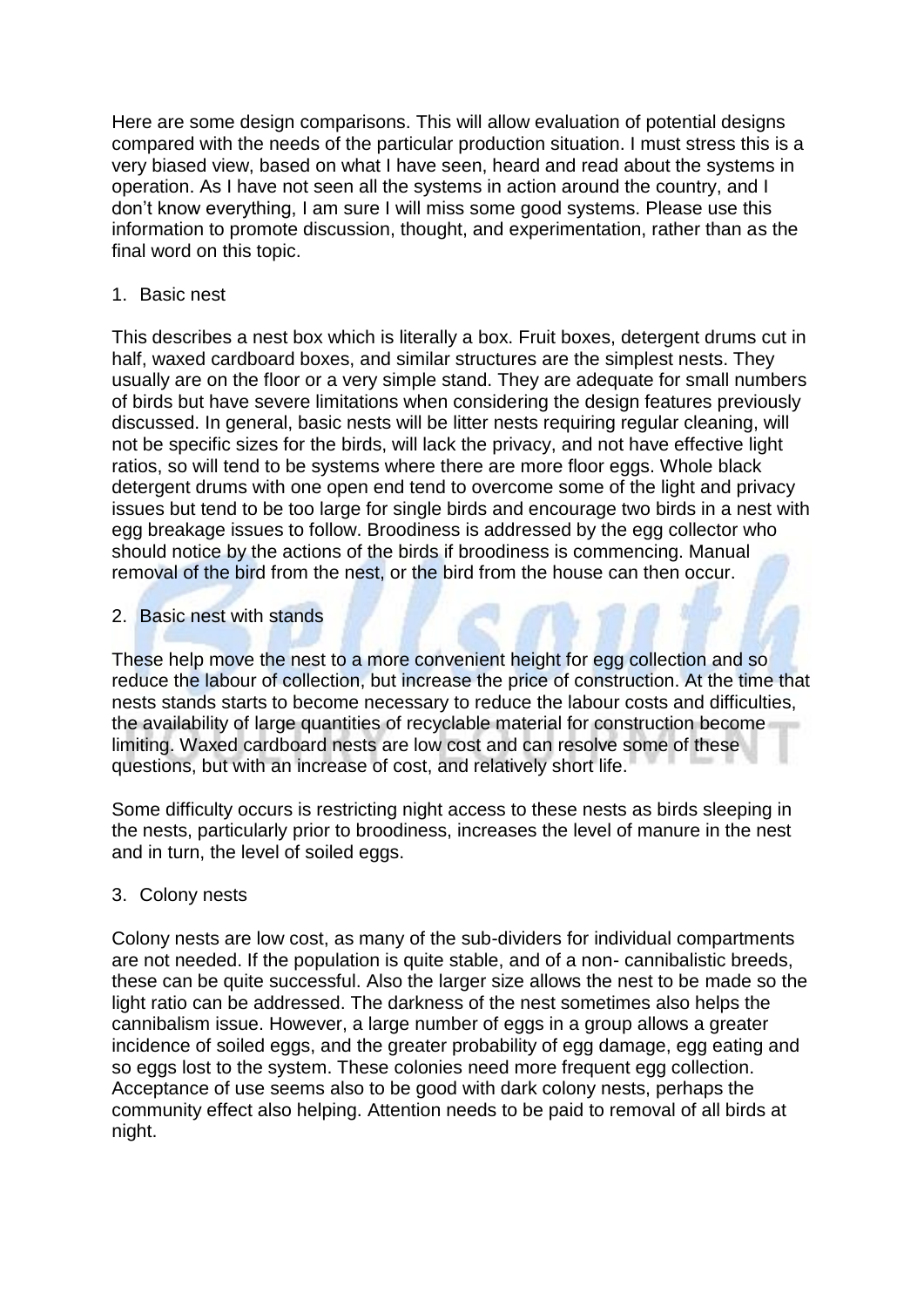4. Basic nests in timber or sheet metal constructed to suit

This is an attempt to standardise a nest to overcome some of the recycled materials, and simple nest limitations. Subject to mite infestations. Nests compartments of specific size related to the breed of bird attempt to ensure the individual bird has its own compartment, and limit cannibalism and squabbling over the nest space. The issue of light ratio can also be addressed, while allowing greater possibilities for limiting height access, by increasing the cost of the materials.

5. Basic nests or colony nests with stands and some slats

These start to address the question of the dirty feet, but if a reasonable amount of slat is used, i.e. more than about 300mm wide, a disadvantage starts to appear in the limitation of the ability to reach to the nests for collection. Slats can be timber, plastic or wire. Timber, spaced correctly, will clean the feed well and if painted white will increase the house/nest light ratio. Timber is however harder to clean, and can harbour red mite. Wire must be carefully selected to ensure foot damage is avoided but is very effective a foot cleaning. Plastic slats have minimal structure, correct colouration, provide excellent cleaning of the feet, and are easy to remove for the end of the batch, but cost more. Slats used in breeder operations need to have about 600 to 900 mm of [slats](http://eshop.bellsouth.com.au/epages/bellsouth.sf/en_AU/?ObjectPath=/Shops/bellsouth/Products/Orion) to provide effective feet cleaning. The collection problem can be reduced if the eggs can be collected from the back of the nests, but this may also means that the birds have access to the nests from the back thus negating some of the value of the slat. Building the nests into a wall and allow egg collection from the outside addresses both these issues, but increases the cost and difficulty of cleaning and litter removal. Some difficulty is posed with ensuring the nests are closed off at night with basic nests. Some systems use flip up slats as a lock up on the front to restrict night access.

6. Replacement of litter **1999 11:20 12:30 12:30 12:30 12:30 12:30 12:30 12:30 12:30 12:30 12:30 12:30 12:30 12:30** 

Reduction of cleaning costs by removing litter and replacement with alternative floor materials has been tackled by several systems. The most prominent are wire floors, plastic nest bowls, and *AstroTurf ®* floors. Wire has unfortunate implications in cages and is therefore somewhat undesirable, though it does allow low cost rollaway systems. *AstroTurf ®* has a number of advantages, especially the perforated types as they allow sufficient airflow to dry any remaining manure, which has been rubbed off the feet during the nesting behaviour. Plastic nest bowls also appear to be able to perform this task. These systems are addressing many of the difficulties of nest design but at increasing cost per bird housed. The nest can be more enclosed as the need for access for regular litter replacement is removed. If night access is also restricted then the incidence of soiled eggs can be reduced to almost none.

#### 7. Removal of the eggs from the birds

The development of litter alternatives means that rollaway systems which take the eggs away from the birds as soon as they are laid, can be developed. This has the advantages of reducing the possibility of breakage and loss, reducing visual cues to trigger broodiness, reducing the possibility of egg soiling, and increasing the efficiency of collection. All the eggs are in one place and can be collected without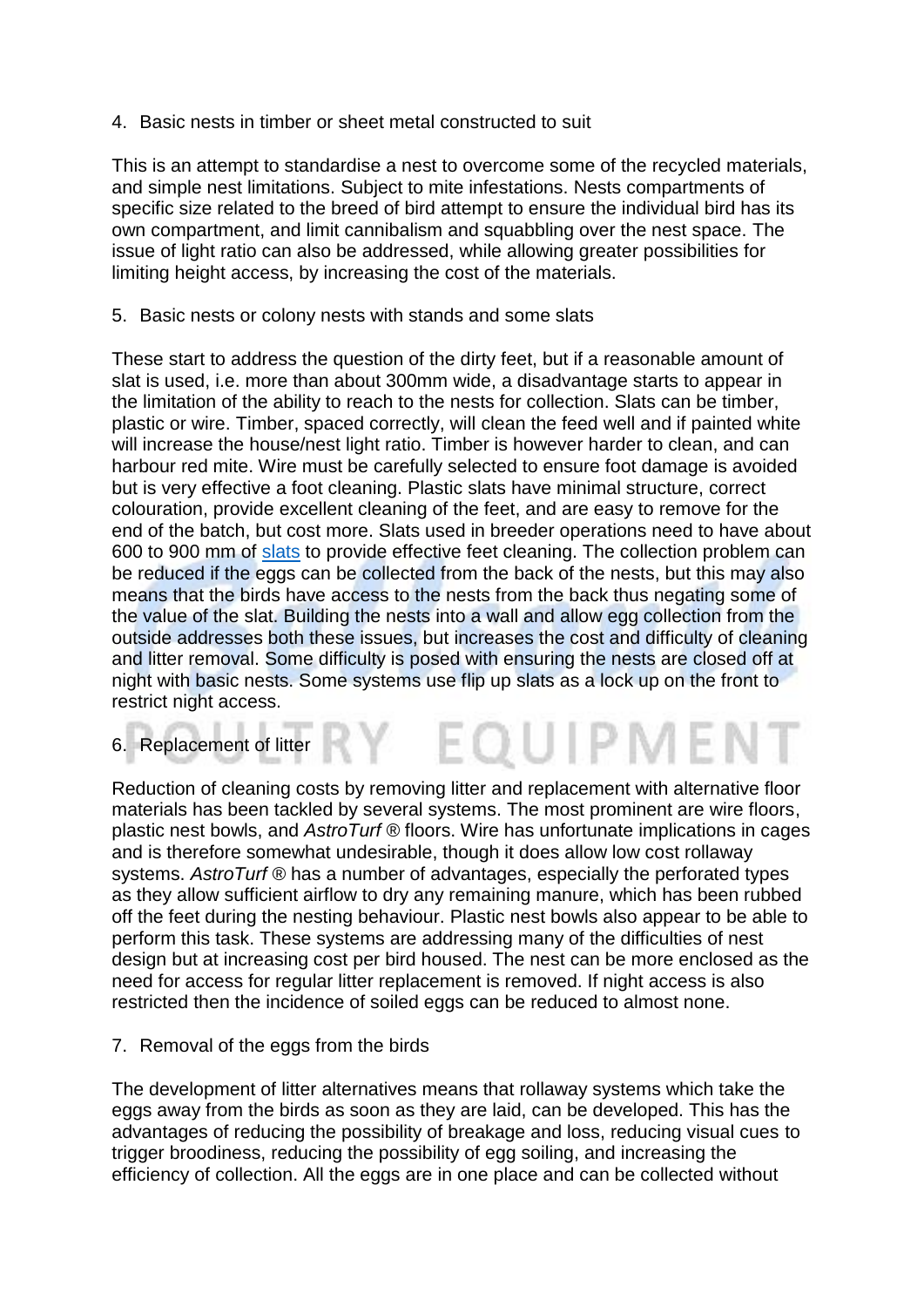disturbing the birds unduly. Disadvantages are the increased cost of building, and the need to provide some additional visual cues during the onset of lay. False nest eggs help with the onset of lay.

#### 8. Comparison of colony and single bird nest in rollaway structure

Now that rollaway structures are feasible, what are the strengths and weaknesses of the colony, that is one nest compartment 2 or more metres long and .3 metres wide compared with individual compartments say .25 m x .3 m same total numbers per total nest space, assuming similar amounts of slat and similar lighting conditions in the house?

The colony nest will tend to be darker, and this plus the community effect will result in a higher use rate. The single nest will be more open and so more subject to light entry from the house reducing use rate. The colony has less components, so lower manufacturing cost. The colony has fewer parts to clean, and creative construction will mean less time to remove the parts for cleaning compared to single compartment nests. The darkness and enclosed nature of the colony will tend to increase broodiness compared with single nests. However the colony can have simple ejectors compared with single nests.

I do not really think there is an ideal nest system, though some of the commercial mass-produced systems are starting to come close. The following is an evaluation of features found in many commercial systems without naming the systems.

Colony systems with compartment sizes about 2.4m x .3m are now the trend as these have a lower component costs and are easier to dismantle for cleaning. The colony systems are also easier to darken usually having flaps over the access areas without limiting the access. Some of the colony systems feature ventilation chimneys to reduce internal temperatures. Other colony systems use timber instead of steel for the structure.

Virtually all the colony systems use *AstroTurf ®* nest pad material, sitting on a springy wire frame. When the bird engages in nesting behaviour, the spring of the frame ensures any eggs still in the nest roll out to collection, but with a minimum slope on the floor of the nest. Some of the steel systems use 2 tiers high to allow higher density and the rollaway systems allow most systems to be back to back in the centre of the houses rather than along the wall. Egg collection is with a centre belt which carries the eggs to the collection point either with a manual crank or motor drive.

Automatic night time bird ejectors prevent birds from sleeping in the nests, and save the task of manually closing nest doors after first checking all birds are out of the nest. Night soiling is eliminated, and broodiness reduced.

A number of single compartment systems use *AstroTurf ®* or plastic bowl floors, with rollaway for egg collection. In single or double tiers, these systems are still popular for very small flocks, or flocks with cannibalism problems. The higher cost of a lot of small components is the main disadvantage with larger installations.